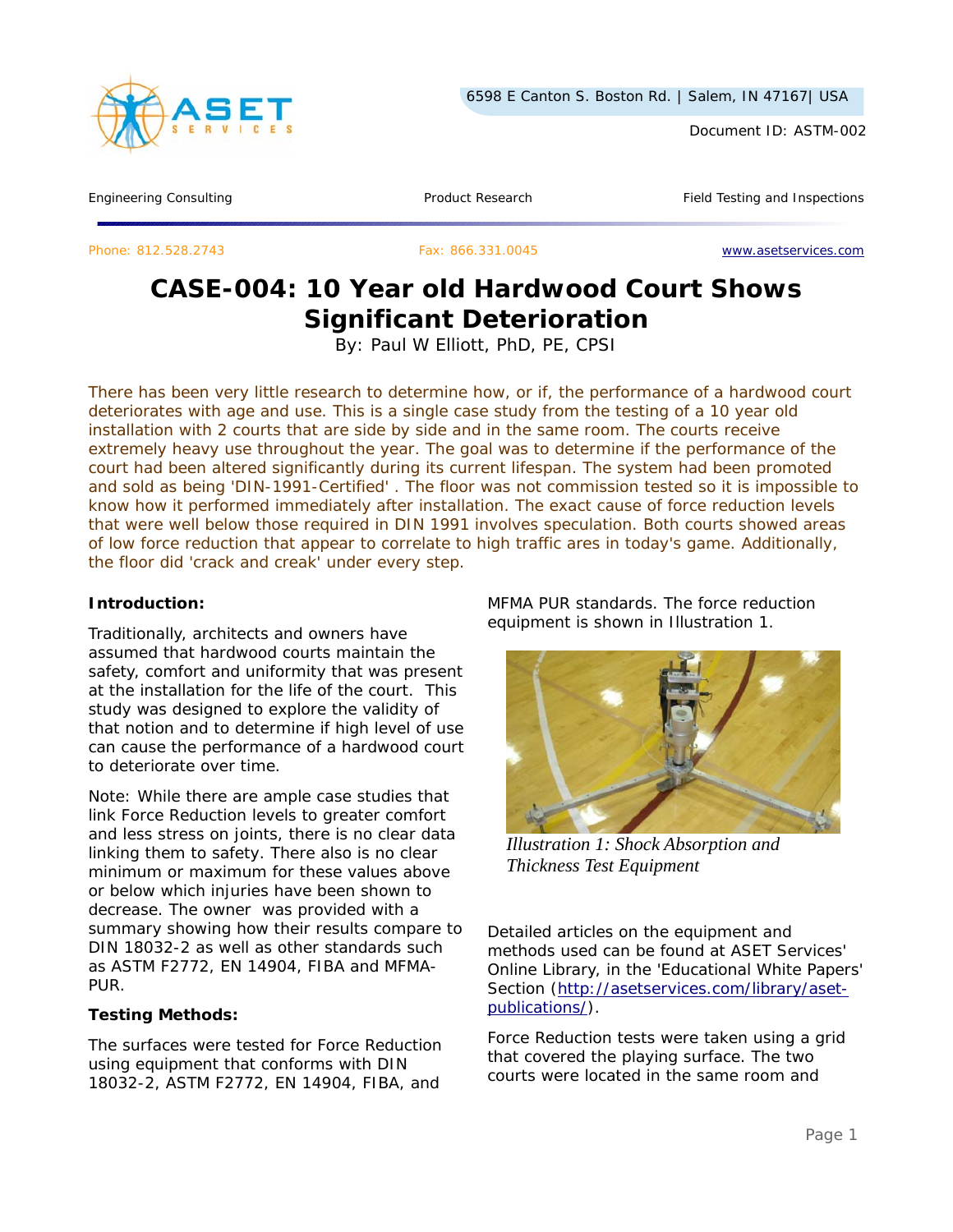



Engineering Consulting Testing and Product Research Field Testing and Inspections

were side-by-side. They are labeled the 'Court A' and 'Court B' in Illustration 3. The remainder of the article will use this reference.

ASET was told by the staff that Court B was use more frequently than the Court A, with estimates that the Court B could see between 200% and 300% more use than the Court A.



*Illustration 2: Facility Layout*

# **Determining the Original Performance:**

ASET spoke with a representative from the facility and who was able to identify the system name and manufacturer. They were also able to provide the name of the system that had been specified. It was confirmed that that system was, and is, promoted as having met the 1991 version of DIN 18032-2. They were unable to locate an original specification to see if performance levels even more stringent than DIN 18032-2 (1991) were specified. ASET was unable to confirm the information provided regarding the design of the system as there were no access points available during the

inspection. The 1991 version of this standard would have required the average values to meet the following requirements.

- Minimum Average Force Reduction: 53%
- There were no uniformity requirements in this standard.
- Later versions of DIN 18032-2, along with EN 14904 and ASTM F2772 require that performance be uniform to within 5% of the average value.

#### **Results:**

It should be noted that the only data available to ASET was the data collected during this recent field test, approximately 10 years after the court was installed. There is no commission data from the installation of the floor, therefore it is impossible to state definitively how much the floor has changed over 10 years. The following discussion and conclusions are based on the assumptions:

- The performance of court A and B were similar when they were new.
- The performance across each court was also similar and somewhat uniform, assumed to be within  $+/-5\%$  of the average.

# Force Reduction (Shock Absorption)

The Force Reduction grid included three rows from the bottom to the top of the court, and seven columns from left to right across the width of the court. The first and third row were on lines established by the 3-point shooting lines, the middle row was simply located down the center of the court. A total of 21 points on both courts were tested.

The results for the Court B are shown in the Table 1 and Illustration 4. The results for the Court A are shown in the Table 2 and Illustration 5. All test points that produced force reduction levels more than 10% below the maximum value are highlighted in the tables and drawings.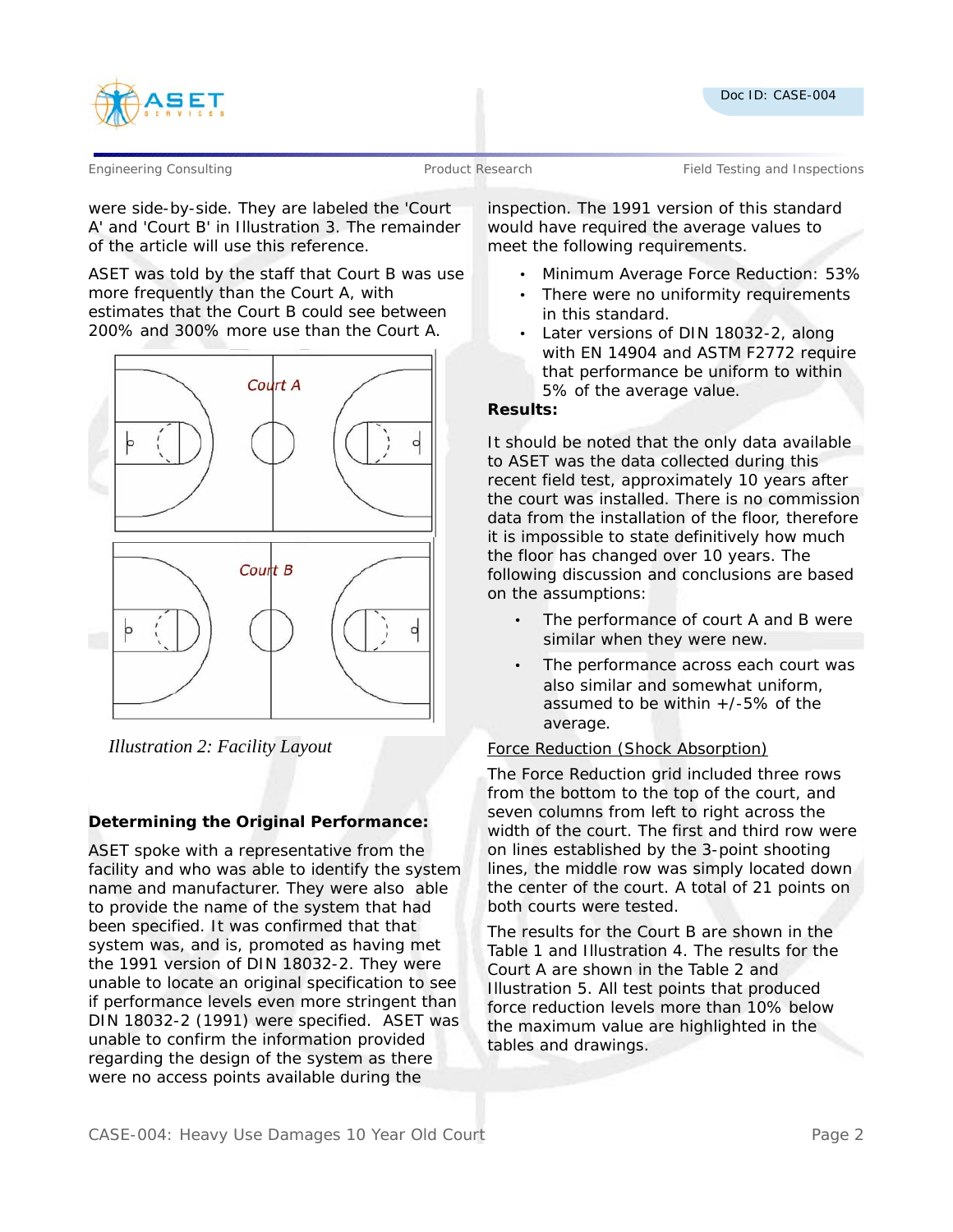



Engineering Consulting Testing According Product Research Testing and Inspections Product Research Testing and Inspections

| Table 1                                |    |    |    |    |    |    |  |  |  |
|----------------------------------------|----|----|----|----|----|----|--|--|--|
| <b>Court B Force Reduction Results</b> |    |    |    |    |    |    |  |  |  |
| 49                                     | 57 | 59 | 61 | 55 | 56 | 54 |  |  |  |
| 41                                     | 56 | 49 | 59 | 38 | 55 | 46 |  |  |  |
| 46                                     | 55 | 57 | 59 | 49 | 59 | 56 |  |  |  |



The general statistics for the Court B were:

- Average  $= 53%$
- $Max = 63%$
- $Min = 38%$
- $Range = 25%$
- Standard Deviation 6.3%

Seven of the 21 points tested were more than 10% below the maximum value. Two points were more than 20% below the maximum value. The cause of the low force reduction values could not be determined with certainty, but will be further explored later in this document.

| Table 2                                |    |    |    |    |    |    |  |  |  |
|----------------------------------------|----|----|----|----|----|----|--|--|--|
| <b>Court A Force Reduction Results</b> |    |    |    |    |    |    |  |  |  |
| 63                                     | 61 | 60 | 61 | 59 | 57 | 51 |  |  |  |
| 53                                     | 55 | 50 | 58 | 39 | 62 | 53 |  |  |  |
| 61                                     | 61 | 61 | 61 | 52 | 59 | 50 |  |  |  |



*Illustration 3: Force Reduction Map of Court B Illustration 4: Force Reduction Map Of Court A*

The general statistics for the Court B were:

- Average  $= 56\%$
- $Max = 63%$
- $Min = 39%$
- $Range = 24%$
- Standard Deviation 5.9%

Seven of the 21 points tested were more than 10% below the maximum value. One point was more than 20% below the maximum value. The cause of the low force reduction values could not be determined with certainty, but will be further explored later in this document.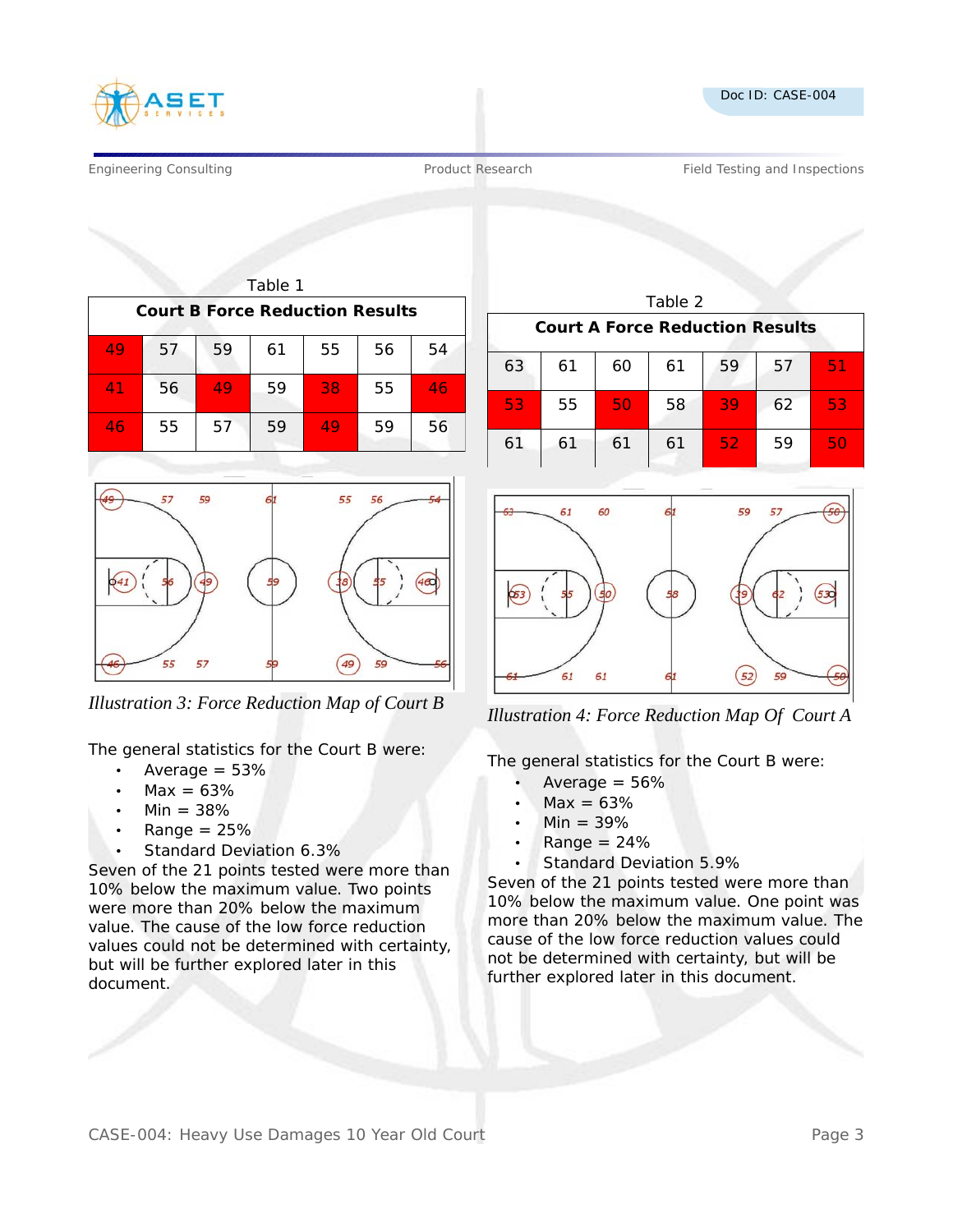



Engineering Consulting Testing and Product Research Field Testing and Inspections

# **Discussion of Results**

The two floors exhibit similar trends with respect to the current performance.

- Both courts produced significantly lower force reduction values beneath the baskets and at the top of the 3-point arc.
- Both courts have one end where the force reduction in the two corners on the 3-point line were significantly lower than the rest of the court.

While the cause of the lower force reduction values cannot be pinpointed, ASET believes that they are consistent with use trends prevalent in today's higher-level competitive basketball.

The lower values beneath the basket were not a surprise. This area experiences significant amounts of play, and has for decades. It also experiences high loading due to the presence of several athletes within a small area. Finally, the largest athletes are most often active in this area.

Today's elite offenses often proceed down the court unopposed until slightly before the 3 point line. This same location is used for multiple 'picks' by the offense, which occur multiple times per possession. This area has a very high rate of traffic and use during today's game. Therefore, the decreased force reduction would appear to be consistent with high use.

The zone in the corners near the 3-point line is also a popular spot for today's shooters. These areas see high amounts of use during practice given that this is one of the most popular shooting spots in today's game. The lower force reduction levels in the corners of the court occurs in another highly used area of the court. The fact that the force reduction levels are not low in all 4 corners of any court or in all corners of the 2 courts is somewhat concerning. However, these courts are used for practice and it may be that for whatever reason one end of Court A and one end of Court B experience heavier use than the other ends.

In many ways the higher levels of force reduction that beyond the 3-point line and at the half-court line experience relatively little activity during today's game and these areas appear to have maintained higher force reduction levels.

There was another indication that this court had suffered significant damage from use, and that was the fact that it was a very 'noisy' court. The floor boards 'creaked' and 'cracked' with every step. There was no place on the floor where it was quite when even just walking across the floor. The sound indicates that the effectiveness of the nails or fasteners holding the flooring down have has been compromised. This might be due to high use, or it might be use to some other geologic or atmospheric phenomenon.

## **What we told the client:**

- That force reduction levels that varied by more than 20% were among the largest we've ever seen.
- That there are studies that suggest that improving uniformity is more strongly related to preventing injuries than increasing force reduction.
- That studies indicate that athletes 'tune' their response to a surface within 3 steps and that non-uniform surfaces require constant adjustments by their athletes.
- That their athletes probably don't even realize they are adjusting, but that they do so subconsciously and they know where hard and soft spots are subconsciously as well.